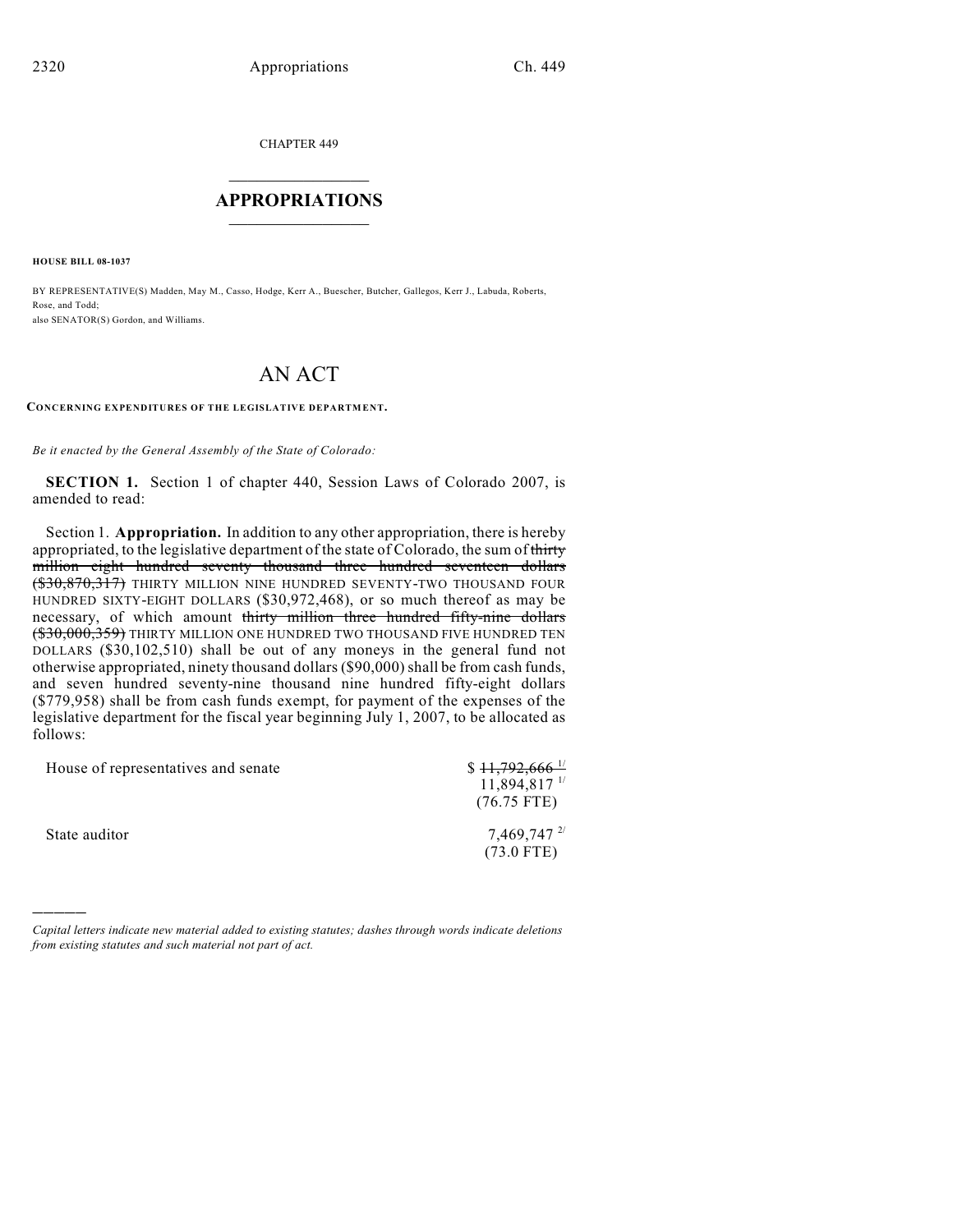| Ch. 449                                                     | Appropriations | 2321                                      |
|-------------------------------------------------------------|----------------|-------------------------------------------|
| Joint budget committee                                      |                | 1,417,752<br>$(16.0$ FTE)                 |
| Legislative council                                         |                | 4,858,208<br>$(55.2$ FTE)                 |
| Committee on legal services                                 |                | $5,056,955$ <sup>3/</sup><br>$(56.1$ FTE) |
| PERA Amortization Equalization Disbursement                 |                | 233,324                                   |
| PERA Supplemental Amortization Equalization<br>Disbursement |                | 41,665                                    |
| Total legislative department                                |                | \$ <del>30,870,317</del><br>30.972.468    |

- $\frac{1}{2}$  Of this amount, \$90,000 is appropriated out of cash funds generated by the sale of bill boxes and legislative directories and \$11,702,666 is appropriated out of the general fund. In addition, it is the intent of the general assembly that, of this amount, any moneys budgeted for special session costs during the 2007-08 fiscal year that are not expended for this purpose during the 2007 interim, as well as any other moneys that are estimated to be unexpended by the close of the 2007-08 fiscal year, shall be expended for legislative aides during the 2008 regular session; HOWEVER, THE AMOUNT OF MONEYS EXPENDED FROM THESE SOURCES FOR LEGISLATIVE AIDES SHALL NOT EXCEED \$368,280. IT IS ALSO THE INTENT OF THE GENERAL ASSEMBLY THAT, OF THIS AMOUNT, \$102,151 SHALL BE BUDGETED DURING THE 2007-08 FISCAL YEAR FOR LEGISLATIVE AIDES AND SHALL BE EXPENDED FOR LEGISLATIVE AIDES DURING THE 2008 REGULAR SESSION. The executive committee of the legislative council shall determine the TOTAL amount of moneys available for expenditure for legislative aides no later than December 1, 2007; however, the total amount of moneys expended for legislative aides during the 2008 session shall not exceed  $\frac{$368,280}{$470,431}$ .
- <sup>2</sup> Of this amount, \$6,689,789 is appropriated out of the general fund, \$700,000 is appropriated out of cash funds exempt received from various departments for audits, and \$79,958 is appropriated out of cash funds exempt received from the agencies audited under the provisions of tobacco settlement programs pursuant to section 2-3-113 (7), Colorado Revised Statutes.
- In addition, it is anticipated that, during the 2007-08 fiscal year, the tax levy on civil actions provided for in section 2-5-119, Colorado Revised Statutes, will return approximately \$275,000 to the general fund to offset expenses of the revision of statutes by the office of legislative legal services.

**SECTION 2.** 2-2-317 (1) (b) and (1) (c), Colorado Revised Statutes, are amended to read:

**2-2-317. Expense, subsistence, and travel allowance - repeal.** (1) (b) (I) (A) In lieu of the expenses allowed in paragraph (a) of this subsection (1), if a member does not reside in the Denver metropolitan area, which area consists of the counties of Adams, Arapahoe, Boulder, Clear Creek, Douglas, Gilpin, and Jefferson and the city and county of Broomfield and the city and county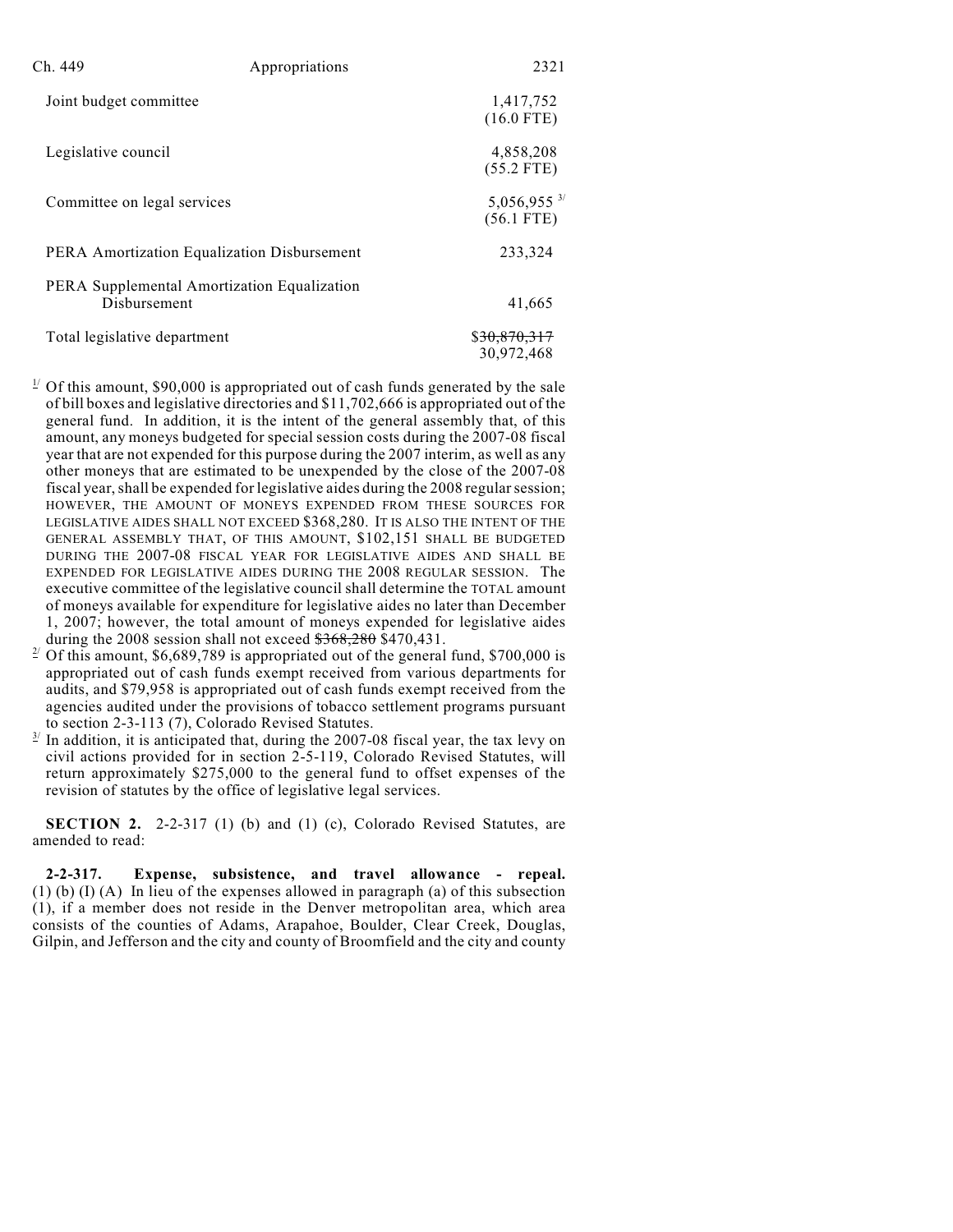### 2322 Appropriations Ch. 449

of Denver, the member shall be entitled to receive up to an amount equal to eighty-five percent of the federal per diem rate for the city and county of Denver, rounded up to the nearest whole dollar, as determined annually by the United States general services administration, orsuch succeeding entity, and used for purposes of the federal income tax deduction as specified in  $26 \text{ U.S.C.}$  sec.  $162 \text{ (h) (1) (B) (ii)}$ of the federal "Internal Revenue Code of 1986", as amended, ONE HUNDRED FIFTY DOLLARS perlegislative day for expenses incurred during the sessions of the general assembly.

#### (B) THIS SUBPARAGRAPH (I) IS REPEALED, EFFECTIVE OCTOBER 1, 2010.

(II) IN LIEU OF THE EXPENSES ALLOWED IN PARAGRAPH (a) OF THIS SUBSECTION (1), IF A MEMBER DOES NOT RESIDE IN THE DENVER METROPOLITAN AREA, WHICH AREA CONSISTS OF THE COUNTIES OF ADAMS,ARAPAHOE,BOULDER,CLEAR CREEK, DOUGLAS,GILPIN, AND JEFFERSON AND THE CITY AND COUNTY OF BROOMFIELD AND THE CITY AND COUNTY OF DENVER, THE MEMBER SHALL BE ENTITLED TO RECEIVE PER LEGISLATIVE DAY FOR EXPENSES INCURRED DURING THE SESSIONS OF THE GENERAL ASSEMBLY UP TO AN AMOUNT EQUAL TO EIGHTY-FIVE PERCENT OF THE FEDERAL PER DIEM RATE FOR THE CITY AND COUNTY OF DENVER, ROUNDED UP TO THE NEAREST WHOLE DOLLAR, AS DETERMINED BY THE UNITED STATES GENERAL SERVICES ADMINISTRATION, OR SUCH SUCCEEDING ENTITY, AS OF OCTOBER 1 OF THE CALENDAR YEAR IMMEDIATELY PRECEDING THE FISCAL YEAR IN WHICH THE PER DIEM RATE IS TO BE USED.

(c) (I) (A) The per diem lodging and expense allowances of the general assembly as fixed by SUBPARAGRAPH (I) OF PARAGRAPH (b) OF this subsection (1) shall apply to regular or special sessions of the general assembly subsequent to  $J_{\text{uly}} 1, 2007$ JANUARY 1, 2008, AND PRIOR TO JULY 1, 2010.

(B) THIS SUBPARAGRAPH (I) IS REPEALED, EFFECTIVE OCTOBER 1, 2010.

(II) THE PER DIEM LODGING AND EXPENSE ALLOWANCES OF THE GENERAL ASSEMBLY AS FIXED BY SUBPARAGRAPH (II) OF PARAGRAPH (b) OF THIS SUBSECTION (1) SHALL APPLY TO REGULAR OR SPECIAL SESSIONS OF THE GENERAL ASSEMBLY SUBSEQUENT TO JULY 1, 2010.

**SECTION 3.** 2-2-316, Colorado Revised Statutes, is amended to read:

**2-2-316. Legislative declaration.** Considering the greatly improved highways and airways of this state which permit greater mobility with less cost in money and time, considering the increasing length of legislative sessions, the increasing complexity and importance of the problems presented, and the benefits to be derived from frequent contact between legislator and constituents, and considering the desirability of preserving the concept of part-time citizen-legislators and, therefore, the need to allow them a reasonable opportunity to attend to their own personal, family, and business affairs even during sessions of the general assembly, it is hereby declared to be necessary, within the meaning of the state constitution and in the best interests of the general assembly and the state of Colorado, that members of the senate and house of representatives travel to their homes OR OTHER LOCATIONS WITHIN THEIR DISTRICTS and back to the capitol during sessions of the general assembly when the house to which they belong is in adjournment for periods